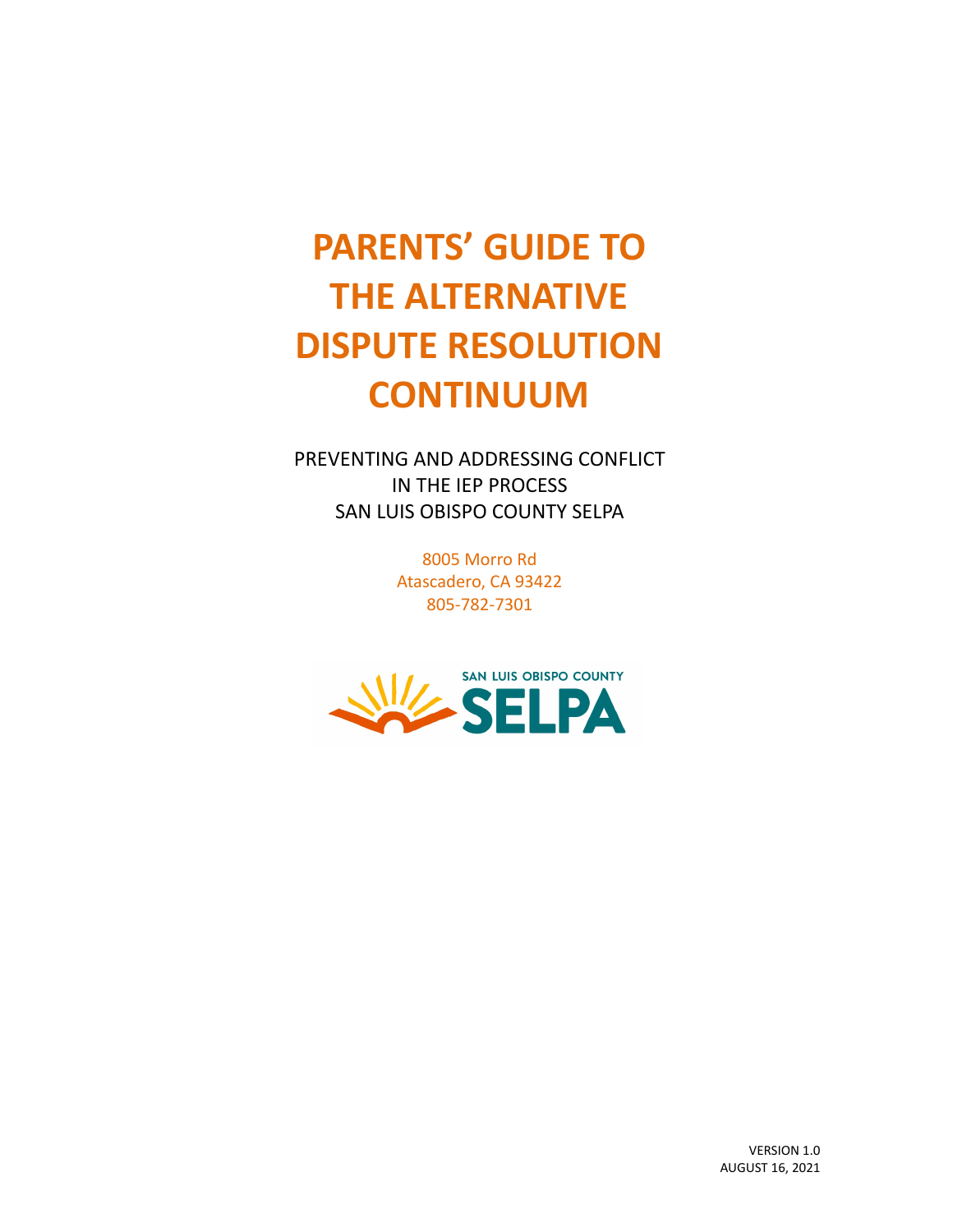# **TABLE OF CONTENTS**

|                                  | • The IEP Process |                                                                           |
|----------------------------------|-------------------|---------------------------------------------------------------------------|
|                                  |                   |                                                                           |
|                                  | .p. 2             |                                                                           |
|                                  | $\circ$           |                                                                           |
|                                  | $\bigcirc$        | What is my role during the IEP team meeting?                              |
|                                  |                   |                                                                           |
|                                  |                   | $\circ$ Tips for effective communication                                  |
|                                  |                   |                                                                           |
|                                  |                   |                                                                           |
|                                  |                   | $\circ$ What should I do after the IEP?                                   |
|                                  |                   |                                                                           |
|                                  |                   | $\circ$ Working with the school program                                   |
|                                  |                   |                                                                           |
| • IEP Disputes and Disagreements |                   |                                                                           |
|                                  |                   |                                                                           |
|                                  |                   | $\circ$ What are some effective strategies for resolving differences? p.5 |
|                                  |                   | • HIERARCHY TO FOLLOW WHEN RESOLVING CONFLICTS                            |
|                                  |                   |                                                                           |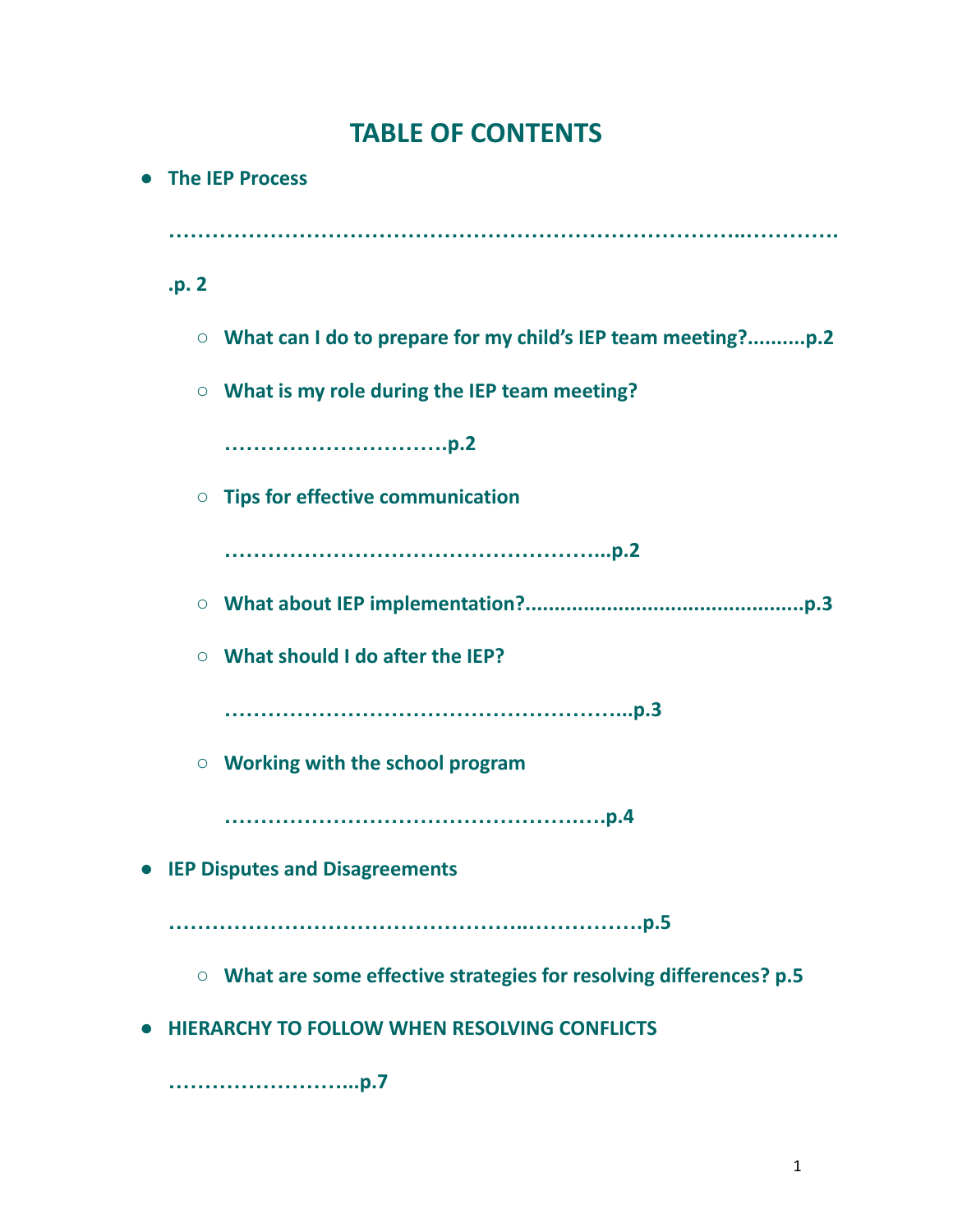**● ALTERNATIVE DISPUTE RESOLUTION CONTINUUM**

**……………………………..p.8**

**● LOCAL ADR COMPONENTS**

**…………………………………………………………….……p.9**

**● SAN LUIS OBISPO COUNTY SELPA LOCAL EDUCATIONAL AGENCY MEMBERS**

**…………….…p.10**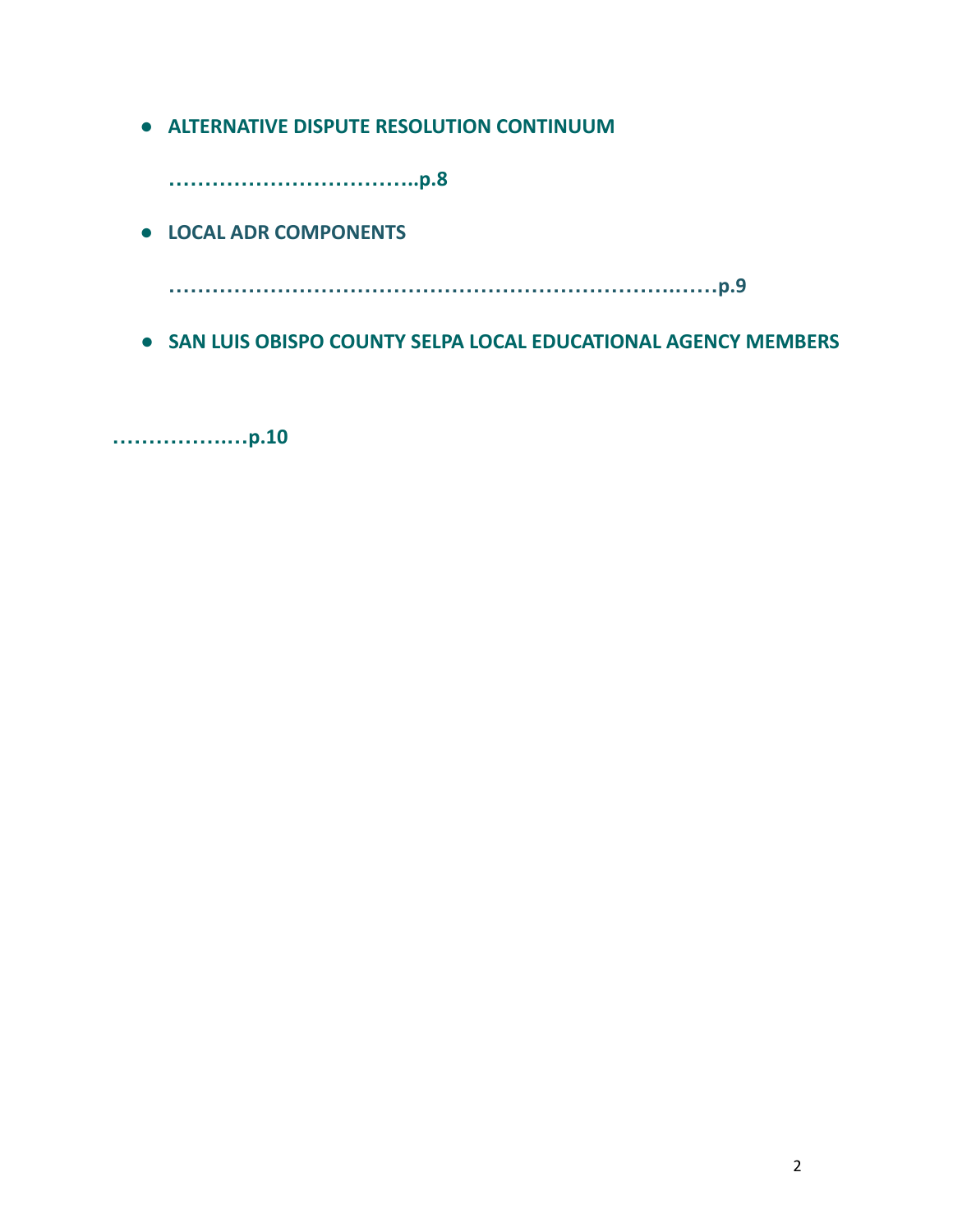# **THE INDIVIDUALIZED EDUCATION PROGRAM (IEP) PROCESS**

|                                                     | WHAT CAN I DO TO PREPARE FOR MY CHILD'S IEP TEAM MEETING?                                                                                                                                                                                                 |  |
|-----------------------------------------------------|-----------------------------------------------------------------------------------------------------------------------------------------------------------------------------------------------------------------------------------------------------------|--|
|                                                     | $\Box$ Respond promptly to the IEP notification sent to you! You are invited and encouraged to<br>attend as a member of the team to develop, review, and/or revise your child's IEP.<br>$\Box$ You may reschedule the meeting or ask to attend virtually. |  |
|                                                     | $\Box$ If you need to reschedule, notify the school as soon as possible.                                                                                                                                                                                  |  |
|                                                     | $\Box$ Have a couple of alternative dates ready when you call.                                                                                                                                                                                            |  |
|                                                     | $\Box$ Work with your case manager to address scheduling quickly                                                                                                                                                                                          |  |
|                                                     | Be clear on the purpose of the IEP meeting (example - initial, annual, triennial, or<br>addendum) as this will help you prepare and enter with confidence.                                                                                                |  |
| ⊔.                                                  | Sit down with your child and others involved in his/her education. Brainstorm strengths,<br>needs, and challenge areas.                                                                                                                                   |  |
|                                                     | $\Box$ List some of the points you would like to share with the IEP team.                                                                                                                                                                                 |  |
|                                                     | Write down your questions and concerns. This will help the IEP meeting run smoothly as<br>well as address your concerns.                                                                                                                                  |  |
|                                                     | Review copies of your child's previous IEPs prior to your meeting.                                                                                                                                                                                        |  |
|                                                     | $\Box$ If you cannot find the current IEP, you may make a written request for a copy<br>from the school. (Remember, it may take up to 5 business days to get a copy.)                                                                                     |  |
|                                                     | If you have specific areas or goals in mind, contact the case manager prior to the team<br>meeting to discuss your ideas so they may be included in the meeting conversation. Think<br>proactively so that the meeting can be as productive as possible.  |  |
|                                                     | $\Box$ If one of the purposes of the meeting is to address a change in program or transition to a<br>new school, you may want to find out more information prior to the IEP.                                                                              |  |
|                                                     | $\Box$ If you would like to visit that program or school, contact your child's special<br>education teacher for help to set up a visitation date and time.                                                                                                |  |
|                                                     | If you wish to record the IEP team meeting, notify the IEP team at least 24 hours before the<br>meeting. You may indicate this on the IEP meeting notice if returned within the timeline<br>above and/or via fax or email.                                |  |
| <b>WHAT IS MY ROLE DURING THE IEP TEAM MEETING?</b> |                                                                                                                                                                                                                                                           |  |
|                                                     | Expect to be introduced to everyone at the meeting. As the team members introduce<br>themselves, if they don't include their title or role within the meeting, ask them in what<br>capacity they serve your child.                                        |  |
|                                                     | Actively listen                                                                                                                                                                                                                                           |  |
|                                                     | Share your child's needs, strengths, what motivates him/her                                                                                                                                                                                               |  |
|                                                     | $\Box$ Give input and feedback                                                                                                                                                                                                                            |  |
|                                                     | Ask questions, especially if the team is referring to terms with which you are not familiar                                                                                                                                                               |  |
|                                                     | Take notes                                                                                                                                                                                                                                                |  |
|                                                     | Work as a partner in the decision-making process                                                                                                                                                                                                          |  |

# **TIPS FOR EFFECTIVE COMMUNICATION DURING THE IEP TEAM MEETING**

- $\Box$  Maintain a positive attitude.
- $\Box$  Give and expect treatment with respect.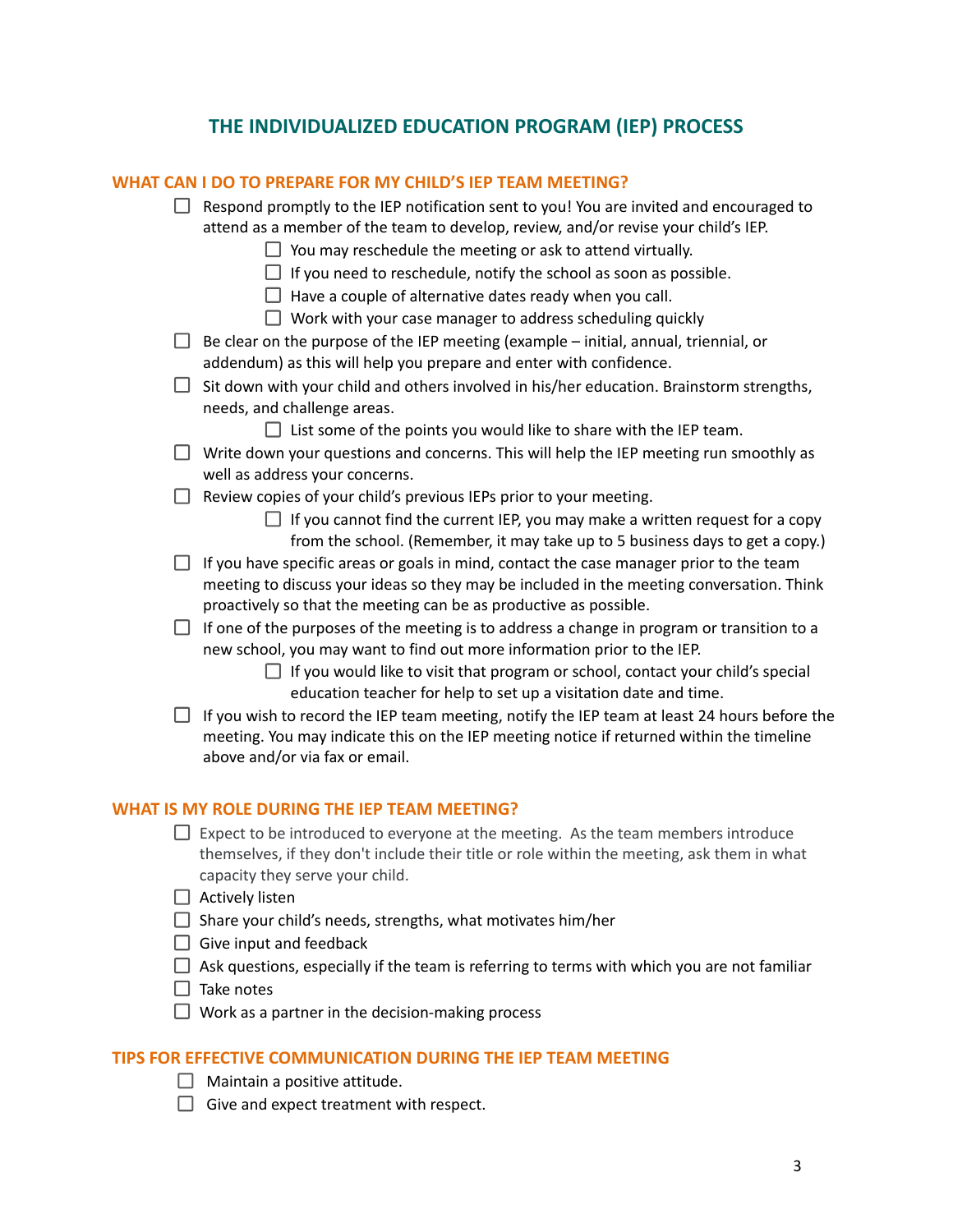- $\Box$  Acknowledge that everyone on the team has expertise.
- $\Box$  Keep your child as the focus of the IEP process.
- $\Box$  Involve your child whenever advisable and possible.
- $\Box$  If you have goals or supports in mind, let the team know what they are, in advance if possible.
- $\Box$  Remember that the team is there to help your child succeed.
- $\Box$  Remember, you share a common goal.
- $\Box$  Keep the lines of communication open.
- $\Box$  Be fair and be willing to compromise.

#### **WHAT ABOUT IEP IMPLEMENTATION?**

- $\Box$  It is important to continue to work with the IEP team to reach full agreement so the IEP will be implemented.
- $\Box$  If you consent with the IEP as developed and written, it will be fully implemented.
- $\Box$  If you do not agree with all the parts of the IEP, you may sign consent for only those portions of the program with which you agree.
- $\Box$  Those portions you agreed upon will be implemented without delay.
- $\Box$  If you consent with the IEP and later decide you disagree with any part of it, you may request in writing to hold an IEP meeting to discuss this concern.
- Even if you consent with the IEP, at any time you may **revoke consent**, in writing. This action is not retroactive. The student will exit from special education. If, in the future, you seek re- enrollment in special education, the request will be treated as an initial assessment.

#### **WHAT SHOULD I DO AFTER THE IEP?**

- $\Box$  Review the results of the meeting with your child, if appropriate.
- $\Box$  Maintain communication with your child's teacher.
- $\Box$  Check that new services or resources were put in place. Ask questions.
- $\Box$  Visit your child's program.
- $\Box$  Periodically check the IEP against school work for consistency.
- $\Box$  Monitor homework and support your child as needed for completion.
- $\Box$  Evaluate progress:
	- $\Box$  Are you receiving periodic reports from school on progress as noted in the IEP?
	- $\Box$  How is your child progressing?
	- $\Box$  How does your child feel he/she is doing?
	- $\Box$  Is your child happy at school?
	- $\Box$  Do you think the program is working?
	- $\Box$  Are there some changes you would like to make? If so, can they be done informally, or do you think they require a more formal agreement or new IEP?
- $\Box$  Keep Accurate Records: As the primary decision maker, observer, and advocate for your child, it is to your benefit to keep accurate, up‐to‐date records.
	- $\Box$  Background Information
	- $\Box$  Developmental History
	- $\Box$  Medical History and Medical Records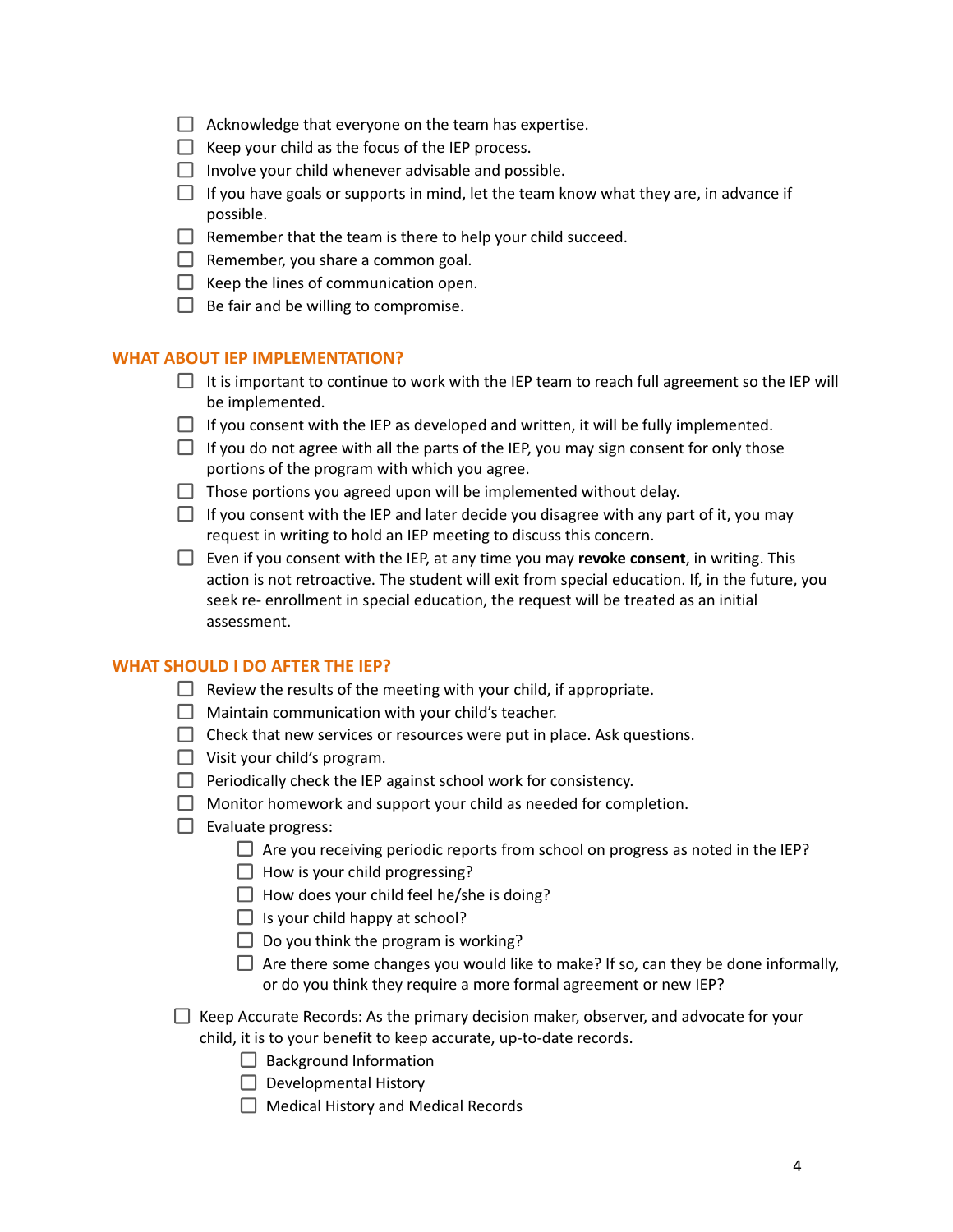- $\Box$  Family Health History
- $\Box$  Educational History
- $\Box$  Educational, Psychological, and Therapy Reports
- $\Box$  IEPs
- $\Box$  Samples of past and present work
- $\Box$  Records from outside agencies (e.g., Regional Center, etc.)
- $\Box$  Correspondence Letters and emails you have written and received
- $\Box$  A record of your contacts with school agencies (e.g., personal visits, phone calls)
- $\Box$  School Report Cards and IEP Progress Reports

#### **WORKING WITH THE SCHOOL PROGRAM**

A well-developed, successful IEP requires the active participation of everyone on the team – parents, teachers, administrators, related service providers and any other person working with the student who may have an impact on the school program. A strong IEP team will involve each member of the team.

- $\Box$  The IEP is developed by a collaborative team whose members share responsibility for the meeting process and results.
- $\Box$  The process builds and improves relationships among team members.
- $\Box$  Decision-making is reached by true consensus based upon effective communication and reflective listening
- $\Box$  The student's areas of need are the basis of the IEP content and process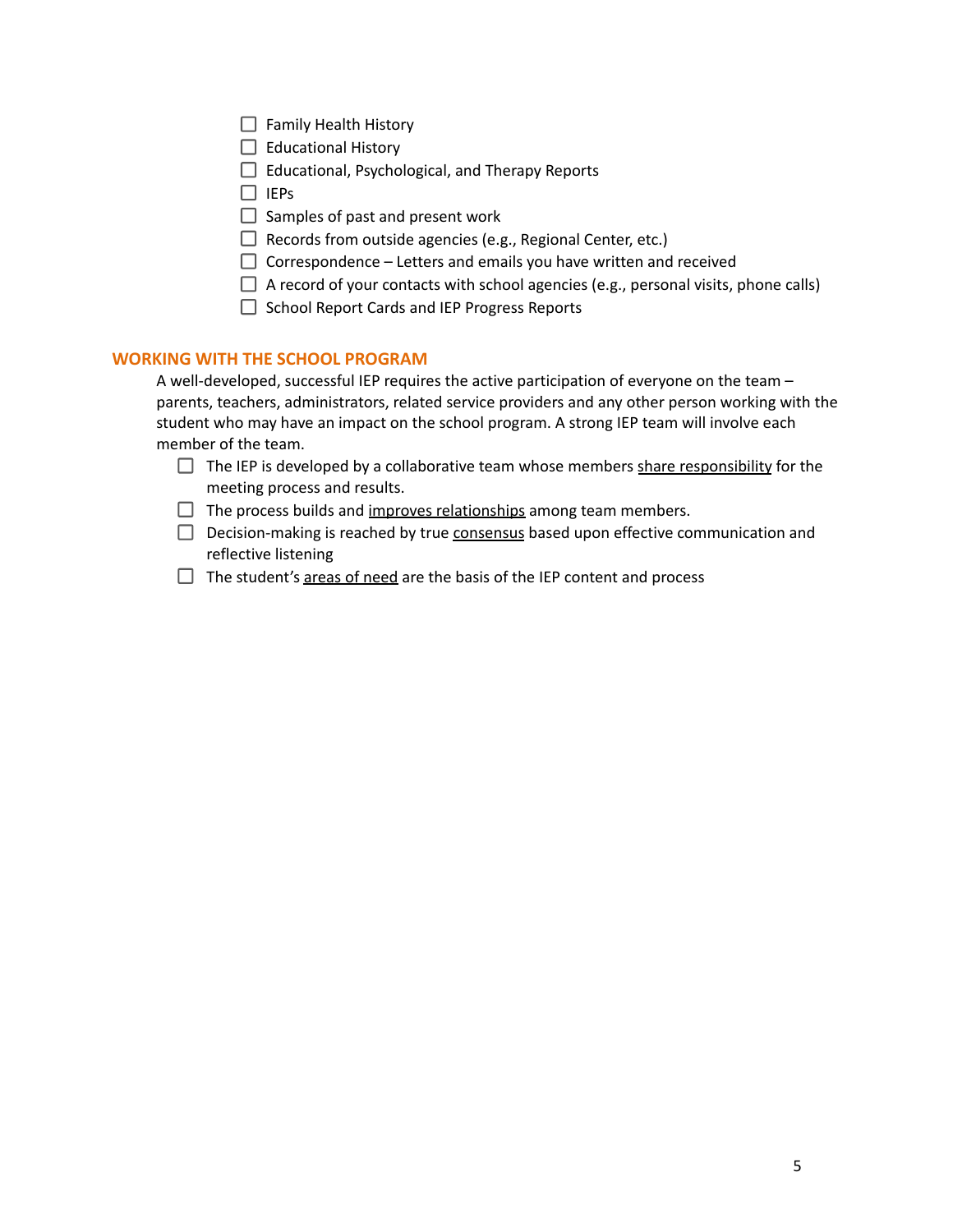# **IEP DISPUTES AND DISAGREEMENTS**

#### **WHAT ARE SOME EFFECTIVE STRATEGIES FOR RESOLVING DIFFERENCES?**

During the course of the special education process, you and the school members of the IEP team may disagree about some aspect of your child's education. Listed below are examples of issues that may arise and how to respond.

In most cases, the way to resolve disputes is through clear, respectful communication and ongoing collaboration.

- What if I want to re-examine an issue or I believe that the team is missing something vital?
	- $\Box$  Work with the case manager to clarify any issues or needs. Seek to understand by sharing specifics.
	- $\Box$  If necessary, request a staffing or team meeting rather than a formal IEP team meeting to share concerns and problem solve.
	- $\Box$  If need be, an IEP team meeting can be requested in writing. (District has to schedule within thirty days.)
- What if I want an IEP meeting sooner than the annual IEP review?
	- $\Box$  At any time, you can request in writing that another IEP meeting be held. The district has thirty days in which to schedule the IEP meeting.
	- $\Box$  Sharing in advance what your specific concerns and/or desired outcomes may be can help the school ensure that the right information is gathered and the right people attend the IEP team meeting.
- $\Box$  What if I want my child evaluated prior to the triennial evaluation?
	- $\Box$  If you think that your child's educational program is inappropriate due to outdated information in his/her records, you can request a re‐evaluation before the scheduled three-year re-eval. Generally, best practice does not support a re-evaluation in the same areas within 12 months of a previous assessment. It may be appropriate to reassess if additional areas of suspected disability arise which impact educational success.

What if I just want to talk to someone outside of the IEP meeting?

 $\Box$  If you have a concern with the school, make an appointment with the person most closely connected with the area of concern. For example, if you are concerned about a situation in a classroom, meet with the teacher and if appropriate, the school principal. The hierarchy to follow when resolving conflicts provides more examples.

What if I am interested in requesting an Independent Educational Evaluation?

 $\Box$  The parent/guardian has the right to request an Independent Educational Evaluation (IEE) at public expense when the parent disagrees with the assessment conducted by the LEA. However, the LEA may initiate a due process hearing to show that its evaluation is appropriate. If the LEA initiates a hearing and the final decision is that the LEA's assessment is appropriate, the parent has the right to an IEE, but not at public expense.

 $\Box$  The LEA is not responsible for providing or reimbursing an IEE when parents merely feel the need for additional information about their child, which is not based on a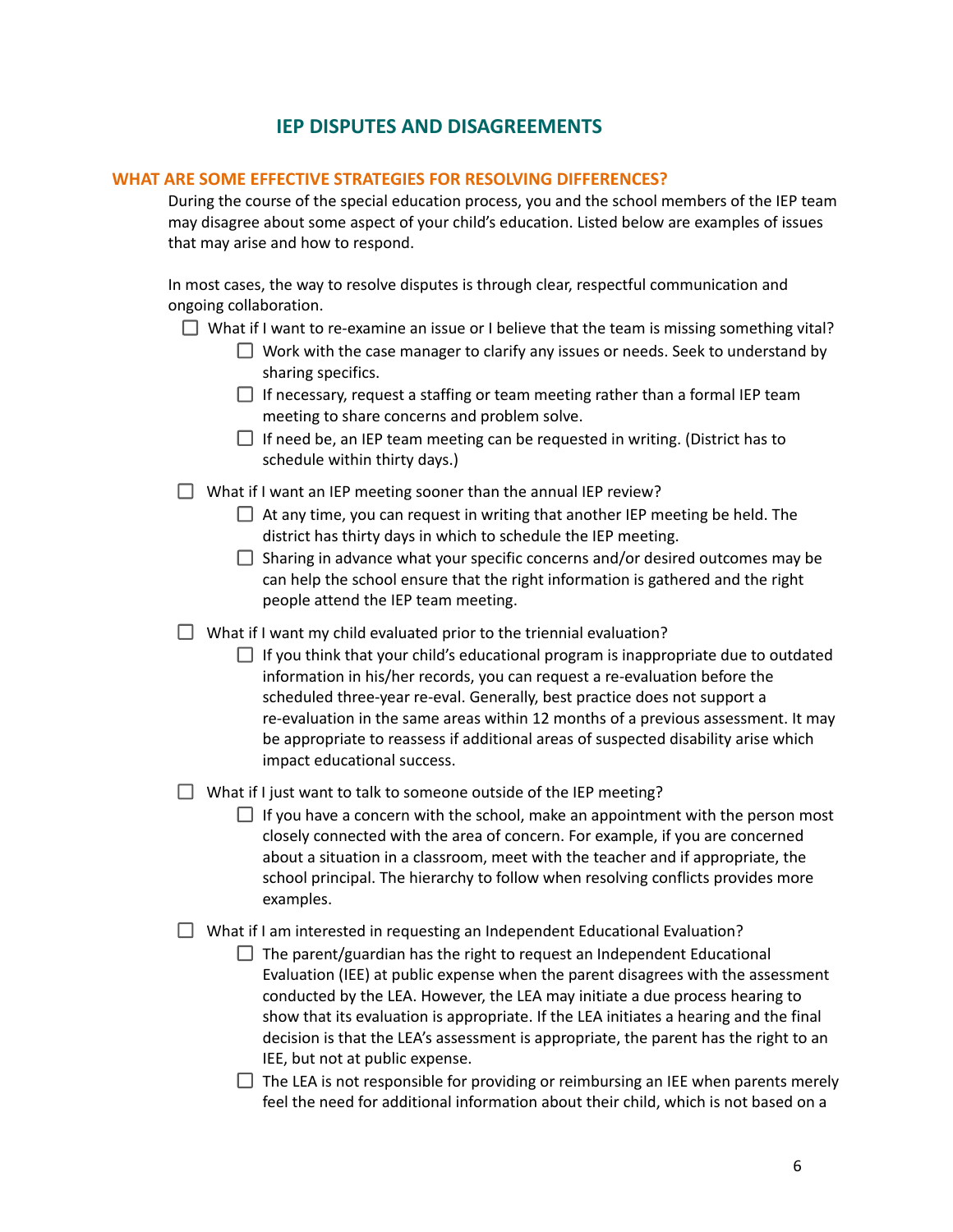disagreement with LEA assessment results or IEP team findings. Further, when the parent disagrees with an assessment previously conducted by the LEA and obtains multiple IEE reports in the same assessment areas, the LEA will not reimburse the cost of more than one IEE in any one area assessed.

- $\Box$  What if I want to file a Uniform Complaint?
	- $\Box$  If you suspect a school is not in compliance with federal or state laws or regulations, and the matter cannot be resolved informally, you can file a complaint in writing with the LEA's superintendent using the LEA's uniform complaint procedures.
	- $\Box$  Families and school districts are encouraged to work to solve differences at the lowest level possible in order to preserve collaboration and foster long term relationships which benefits the student as well as all other parties involved.
- $\Box$  What does it mean to file for Due Process?
	- $\Box$  When a school district denies a child a free, appropriate public education (FAPE) the parent has a right to challenge the district in a due process hearing. These challenges are related to the evaluation, classification, program and placement and/or implementation of services. A Due Process complaint is filed before the California Office of Administrative Hearings (OAH) – Special Education Division. The OAH is an independent state agency that providers resolution services for individuals and government agencies that are in dispute. The OAH provides a neutral forum for fair and independent resolutions. When a parent invokes a due process hearing, an OAH impartial Administrative Law Judge (ALJ) is appointed to hear each party's position and then decide the dispute.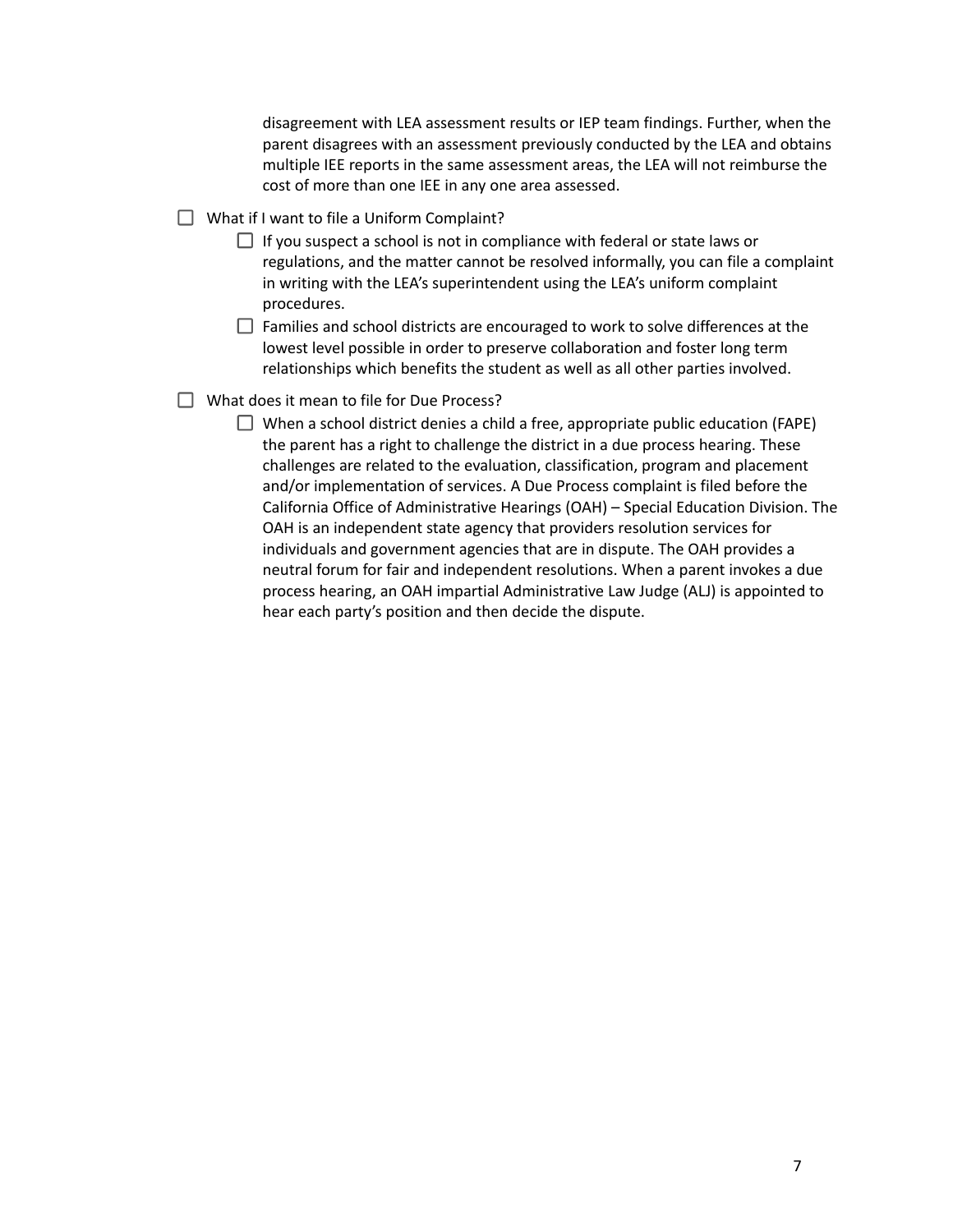### **HIERARCHY TO FOLLOW WHEN RESOLVING CONFLICTS**

**Teacher** (Educational and Classroom Issues) **School Psychologist** (Assessment, Behavior &/or Program/Placement Issues) **Site Administrator** (School Safety and Personnel Issues) **Program Specialist/Coordinator** (Program Concerns) **Special Education Director** (Educational, Program or Placement Issues) **Assistant Superintendent of Educational Services or Student Support** (Site, Personnel or Educational Issues) **LEA Superintendent** (Site, Personnel or Educational Issues) **SELPA Coordinator** (IEP Team Meeting Facilitation) **Program Specialist** (ADR Team or Parent Coaching) **SELPA Executive Director** (Local Plan Implementation, Systems Issues, Alternative Dispute Resolution Request) **California Department of Education Special Education Division (Issues Dealing with** Compliance/Implementation of **Federal and State Education Code) Office of Administrative Hearings** (Disputes Over Assessment, Identification, **Educational Placement or Offer of FAPE)** 

Site Level

District Level

**SELPA Level** 

**State Level** 

8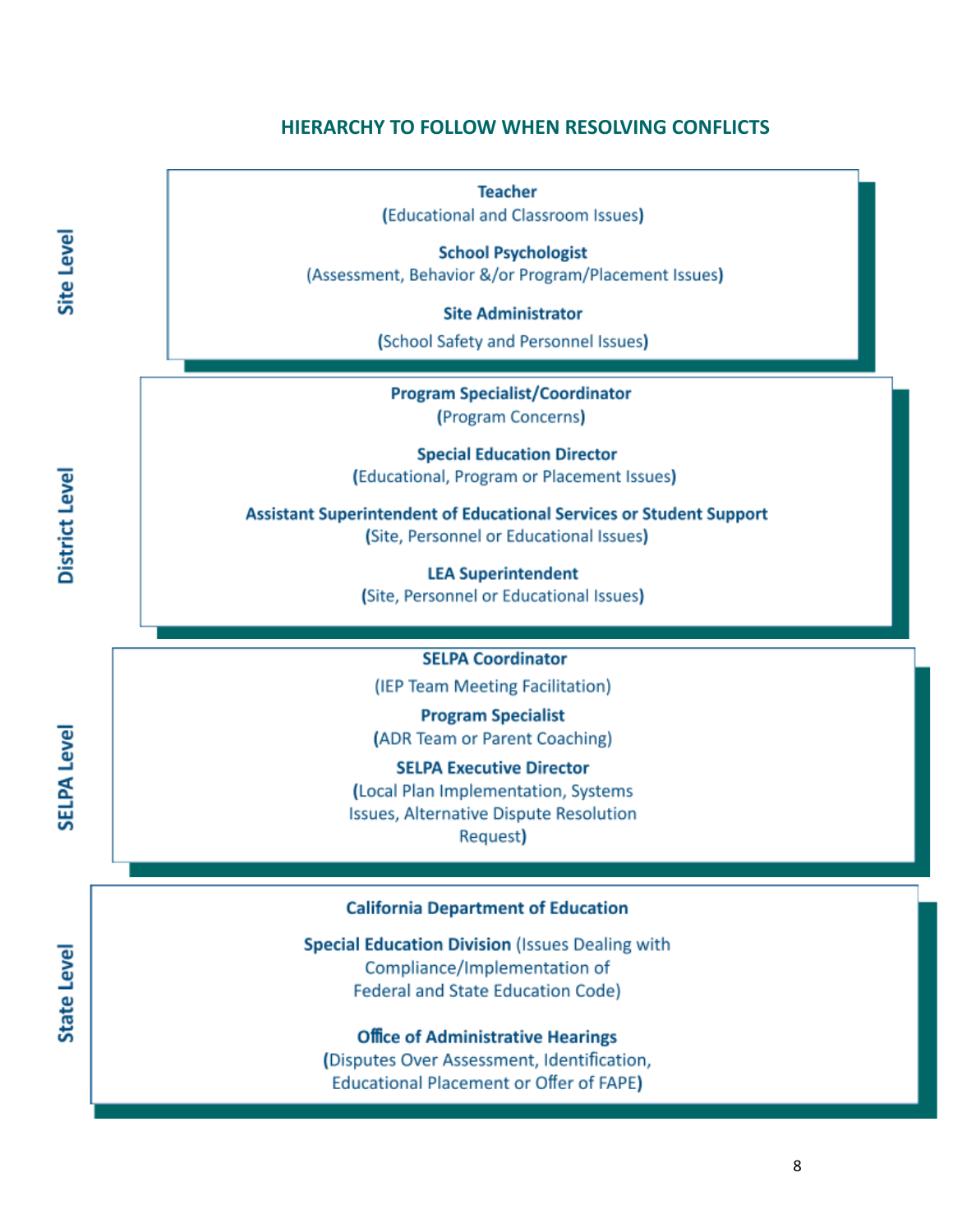# **ALTERNATIVE DISPUTE RESOLUTION CONTINUUM**

Alternative Dispute Resolution, also known as ADR, is a free service offered to parents and school districts in the San Luis Obispo County SELPA that provides parties the opportunity to resolve disputes collaboratively and avoid time‐consuming and costly litigation. The goals are to reach local resolution of disputes, maintain positive relationships, and ensure an appropriate education for the student.

All components of the ADR process are confidential and mutually agreed upon. Confidentiality means the restriction of access to verbal and written communications, including clinical, medical and educational records, to appropriate parties.

#### **FOUNDATIONAL SAN LUIS COUNTY SELPA ADR PRINCIPLES**

Parent/Educator engagement is a critical component to managing conflict through the IEP process. The process of building a foundation for strong relationships between stakeholders involves intentional and proactive planning. Educating parents and educators in the areas of Conflict Resolution, Problem‐ Solving, Collaborative IEP Processes, and IEP Compliance is the cornerstone to engagement and collaboration.

#### **WHAT IS ADR?**

ADR is an informal method of settling disagreements that may arise during an IEP meeting. It is designed to meet the interests of the parties involved that results in a crafted, mutually agreeable outcome rather than living with a decision made by an outside third party such as a hearing officer or judge. The process can be initiated by a school district or a parent by contacting the SELPA Intake Coordinator (Program Specialist) assigned to the school district.

#### **THE SELPA ADR CONTINUUM OF SUPPORTS**

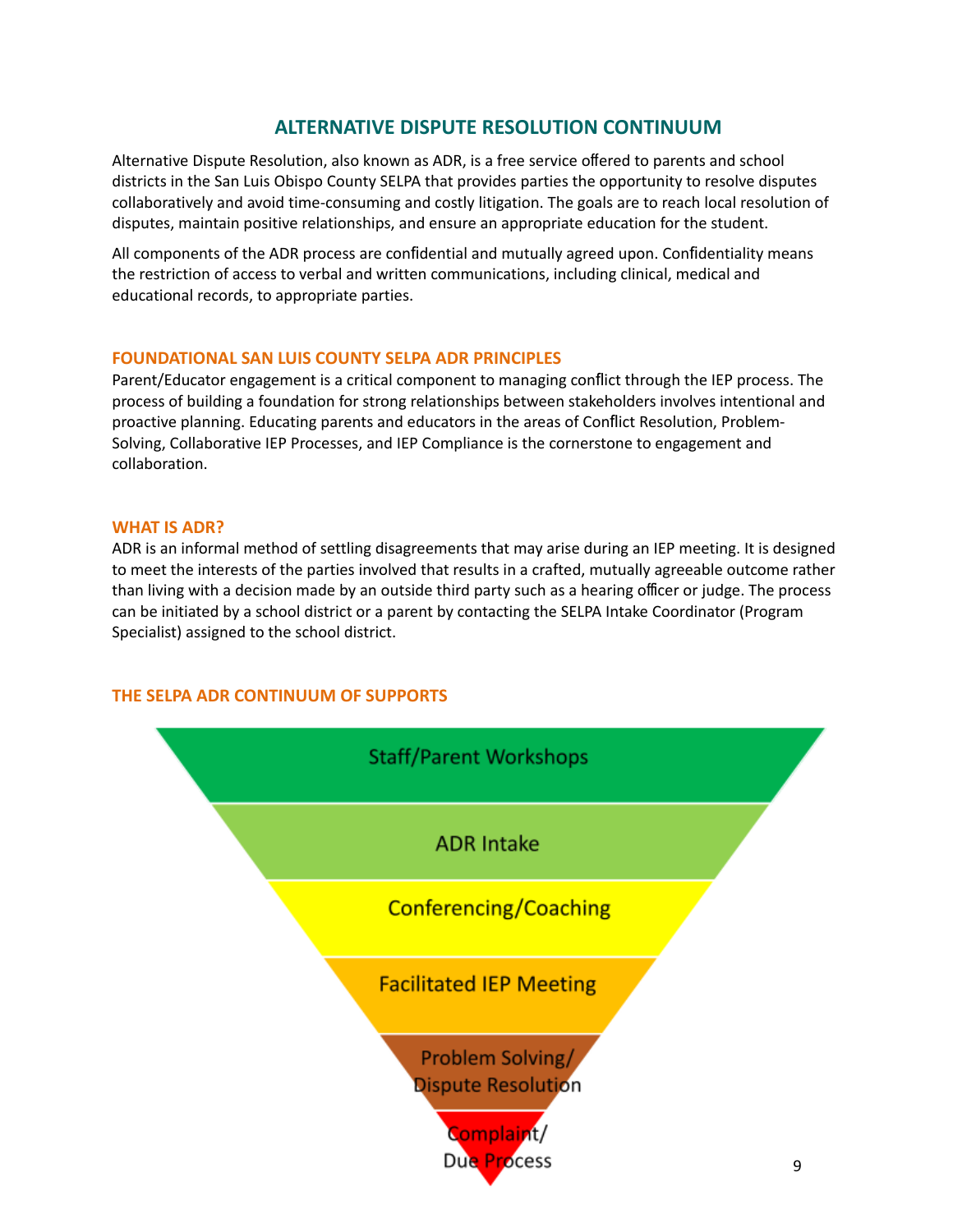# **LOCAL ADR COMPONENTS**

#### **Staff/Parent Workshops**

A variety of opportunities are available, including team and relationship building.

#### **ADR Intake**

The SELPA staff will listen to your concerns, help you identify your interests and identify a process to help.

#### **Conferencing**

When requested, the SELPA staff will conference with parents or district staff to intervene early, offer suggestions, and resolve concerns.

**Coaching** Staff members are available to meet with teams or parents to coach on helpful resolution strategies, effective communication techniques and options for resolving conflicts.

#### **Facilitated IEP Meetings (FIEP)**

This is a formal IEP meeting facilitated by a neutral facilitator. The process is designed to help the IEP team to build relationships, focus on the IEP content and the student, and work toward a positive IEP team outcome.

#### **Problem Solving/Dispute Resolution Session**

A problem-solving method that brings disputing parties together to reach a mutually satisfying agreement with the guidance of a trained facilitator. The session allows both parties to listen and express their points of view. If agreement is reached, the specifics are put in writing and signed by all parties to signify the commitment of both parties to uphold the agreement. If agreement is not reached, either party can file for a Due Process hearing.